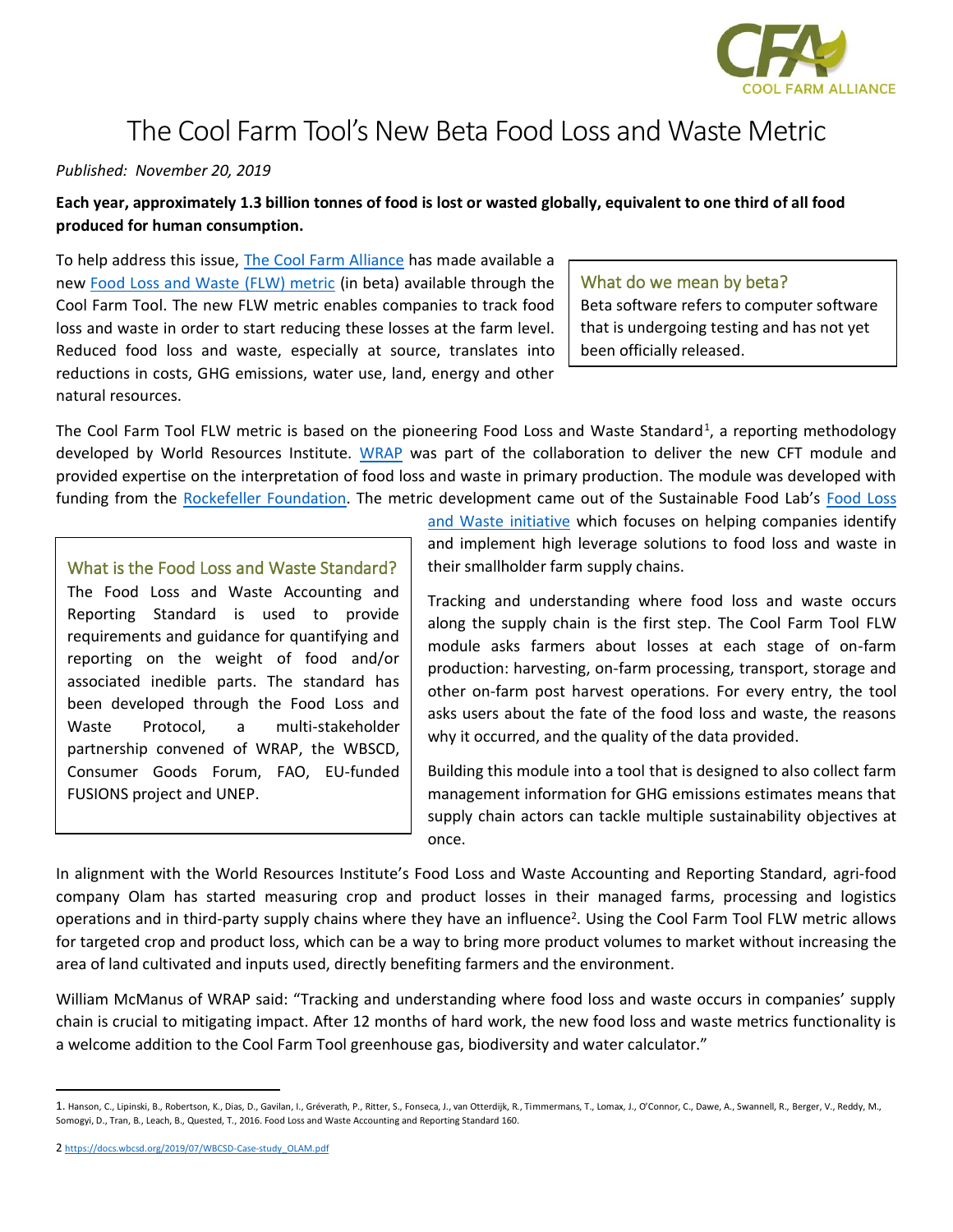

# Technical Details

## Definition of 'food'

A crop is defined as 'food' at the point that it becomes ready for human consumption. Unripe produce and yield intended for animal feed are not considered food, just as parts of a crop that are not usually harvested don't need to be included in the measurements. If the aim however, is to improve crop utilization by increasing the proportion of a plant that is gathered, this could be included in the quantification.

#### Stages of on-farm production

Following the FLW Standard, the new CFT module collects data on food loss and waste across the following stages of production:

- 1. In-field activities:
	- a. Crop left unharvested: This accounts for crops that are ready for harvest but, for example, are ploughed back in.
	- b. Crop rejected at harvest and left in the field.
- 2. Grading and packing (where this occurs on-farm).
- 3. Storage (where this occurs on-farm).
- 4. Other post-harvest operations (where this occurs on-farm).
- 5. Loading and transport:
	- a. This accounts for all transportation methods in the farm's control, from the farm-gate to beyond. If the aim is to assess an entire supply chain of a product, it is necessary to consult other stakeholders responsible for logistics to avoid duplication and ensure representation.
- 6. Rejections and product unsold at market.
	- a. Where possible, rejected and unsold products should be considered. Despite these two elements occurring off-farm, they have been included in the module as this produce typically remains in the ownership of the grower.

For each of these stages, the tool collects the amount of food loss and waste, its fate, the reasons for food loss and waste and details on the methodology used to provide the estimation (Fig. 1).

| <b>On-farm operation 1</b>                    |                          |                               | <b>X</b> Remove                                   |
|-----------------------------------------------|--------------------------|-------------------------------|---------------------------------------------------|
| $\sqrt{ }$ Type                               | Packing<br>$\checkmark$  | ◢                             |                                                   |
| $\angle$ Name                                 | wrong size               | ,                             |                                                   |
| Amount of food loss & waste                   | 0.25                     | tonnes                        | ◢<br>Sent for codigestion/ $\vee$<br>$\checkmark$ |
| Top reasons for food loss and waste           |                          |                               |                                                   |
| / 1 Crop did not meet customer specifications |                          | $\mathcal{A}$<br>$\checkmark$ |                                                   |
|                                               |                          |                               |                                                   |
| $/2$ $-$                                      |                          | $\checkmark$                  |                                                   |
| $/3$ $\overline{\phantom{a}}$                 |                          | / m<br>$\checkmark$           |                                                   |
| <b>Estimation method</b>                      |                          |                               |                                                   |
| / Method to quantify waste rates              | $\checkmark$<br>Counting | ╱ 前                           |                                                   |

*Figure 1: Required input for all sources of food loss and waste along the production chain: amount, direction, reason for food loss and waste and information on the estimation method.*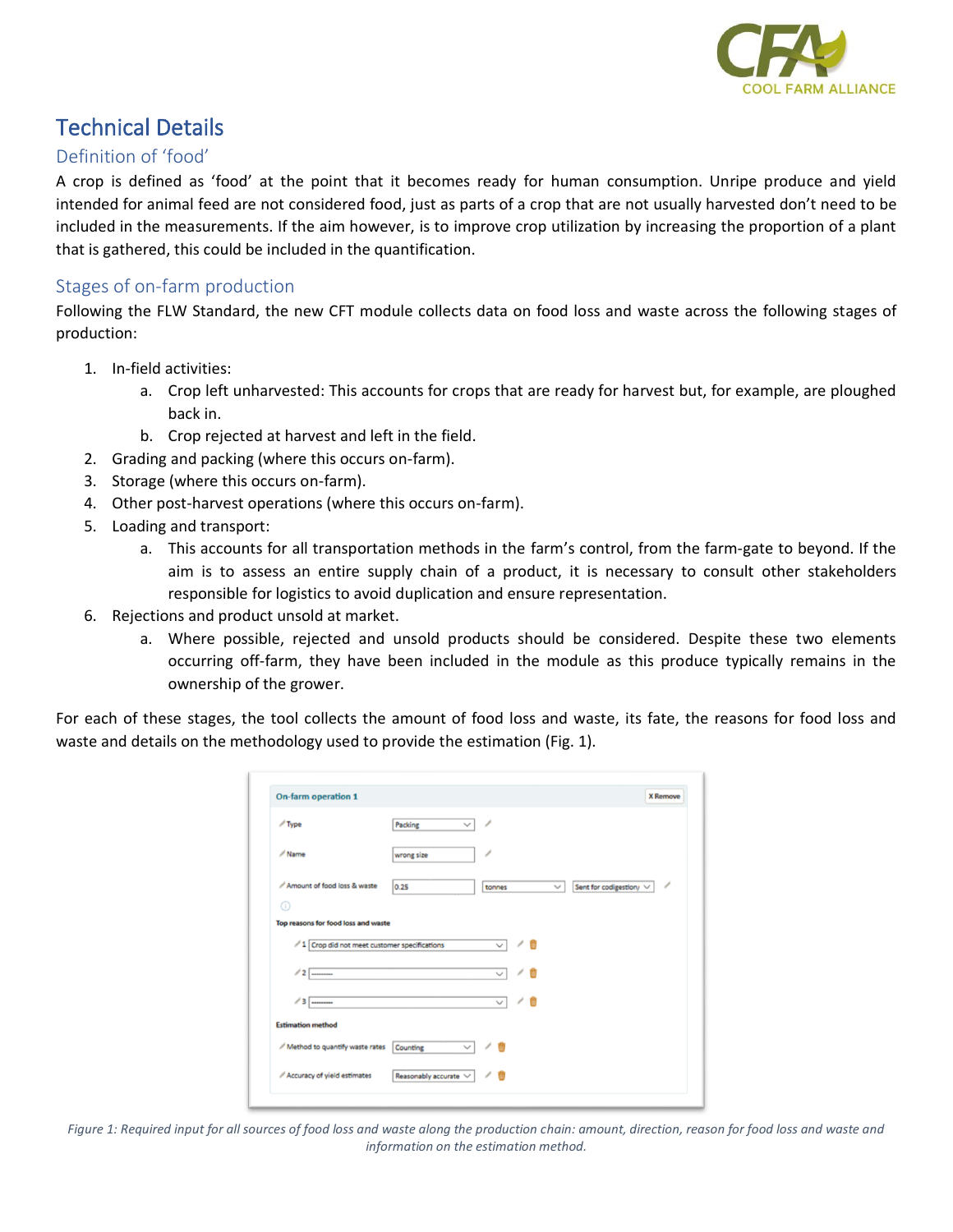

## Food Loss and Waste Destinations

Each of the food loss and waste destinations available to the user are based on internationally recognized standards and encompass the following options:

| Donated $(LW_{donate})$         | Animal feed $(LW_{feed})$                        | Bio-processing $(LW_{bio_{proc}})$            |
|---------------------------------|--------------------------------------------------|-----------------------------------------------|
| Anerobic Digester ( $LW_{AE}$ ) | Composted $(LW_{comm})$                          | <b>Controlled Combustion</b><br>$(LW_{land})$ |
| Applied to land $(LW_{land})$   | Not harvested/ ploughed in<br>$(LW_{non\ harv})$ | Sent to landfill $(LW_{landfill})$            |
| Abandoned $(LW_{abond})$        | Sewer ( $LW_{sewer}$ )                           | Other $(LW_{other})$                          |

## Metrics – how the module works

The module determines the percent of waste based on the total production, including non-harvested production. Food loss and waste is displayed by source and destination on the results page (Fig. 2). Donations ("Donated food") are treated separately to all other destinations, so are not accumulated under the total loss and waste:

$$
F_{LW_{total}} = \left(\sum_{LW_{land}} \sum_{LW_{cond\_harv}} LW_{bio\_proc} + \sum_{LW_{landfill}} LW_{c,amp} + \sum_{LW_{bound}} LW_{c,omb} + \sum_{LW_{other}} LW_{b,amp})\right)
$$

$$
(P_{harvest} + P_{non-harvest})
$$

Where

 $P_{haryest}$  harvested Production

 $P_{non-harvest}$  not harvested production

Each sum  $\sum LW$  represents the total loss for a certain destination across all sources considered in the module.

$$
F_{LW_{donate}} = \frac{\sum LW_{donate}}{P_{harvest} + P_{non-harvest}}
$$

All donations are assumed to be used for human consumption, so are not aggregated under the total loss and waste.

In the results displayed in Figure 2, the farmer produces 500 tonnes of agricultural product. One tonne is left unharvested in the field. Losses include:

- one quarter of a tonne during storage;
- one half a tonne during grading and
- 0.03 of a tonne during loading and transport.

Thus, the total losses are 1.77 tonnes which calculates to **0.35 percent** of 501 tonnes as displayed. Additionally, 5 tonnes of product are harvested and immediately rejected in the field and 0.1 tonnes are rejected by the customer. These are both donated for human consumption, so the total amount donated as a percent of the harvested and unharvested food is **1.02 percent** as displayed**.**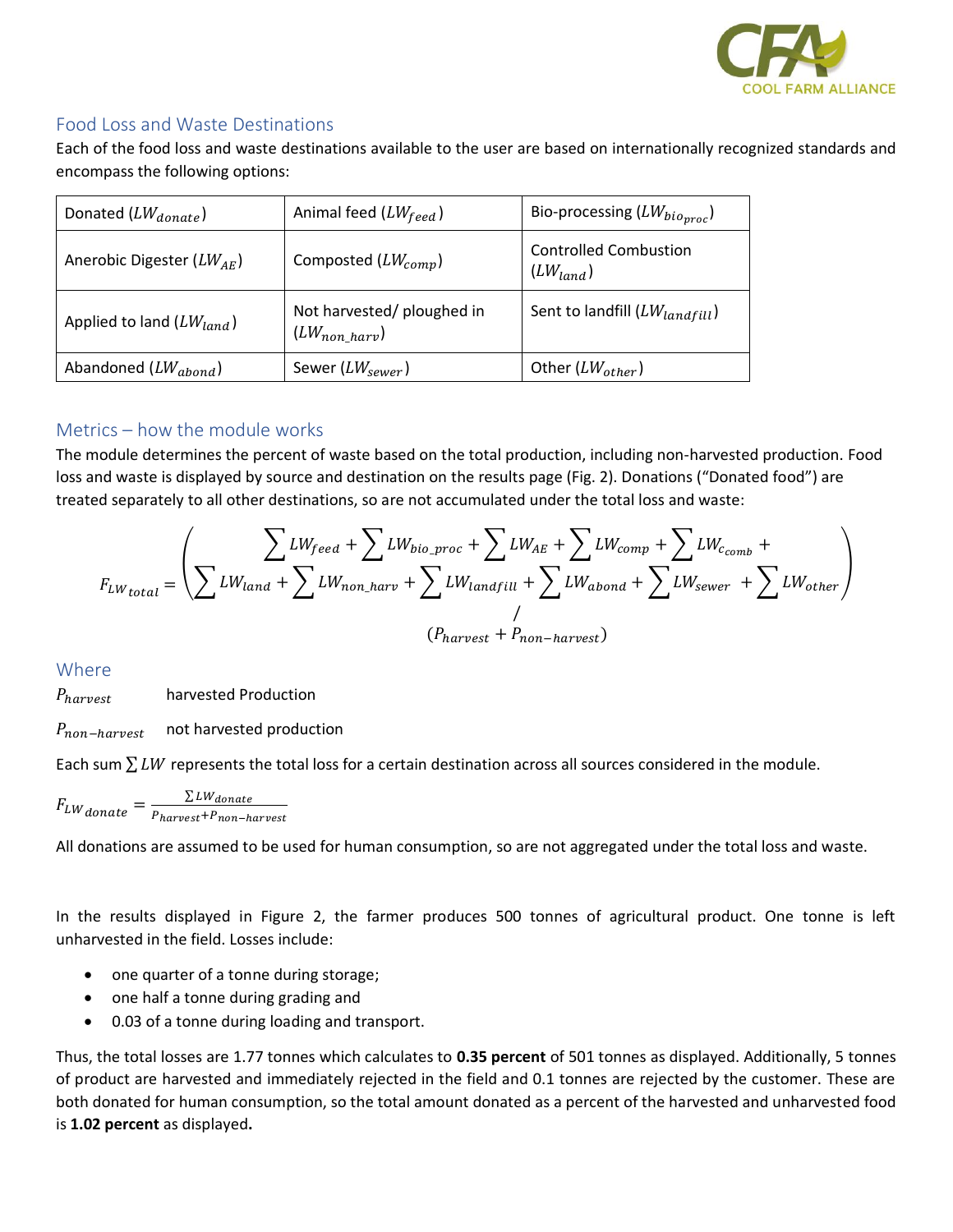



*Figure 2: Results page of the food loss and waste metrics in the Cool Farm Tool*



*Figure 3: Storage entry in the Cool Farm Tool food loss and waste module showing drop down list of available destinations*